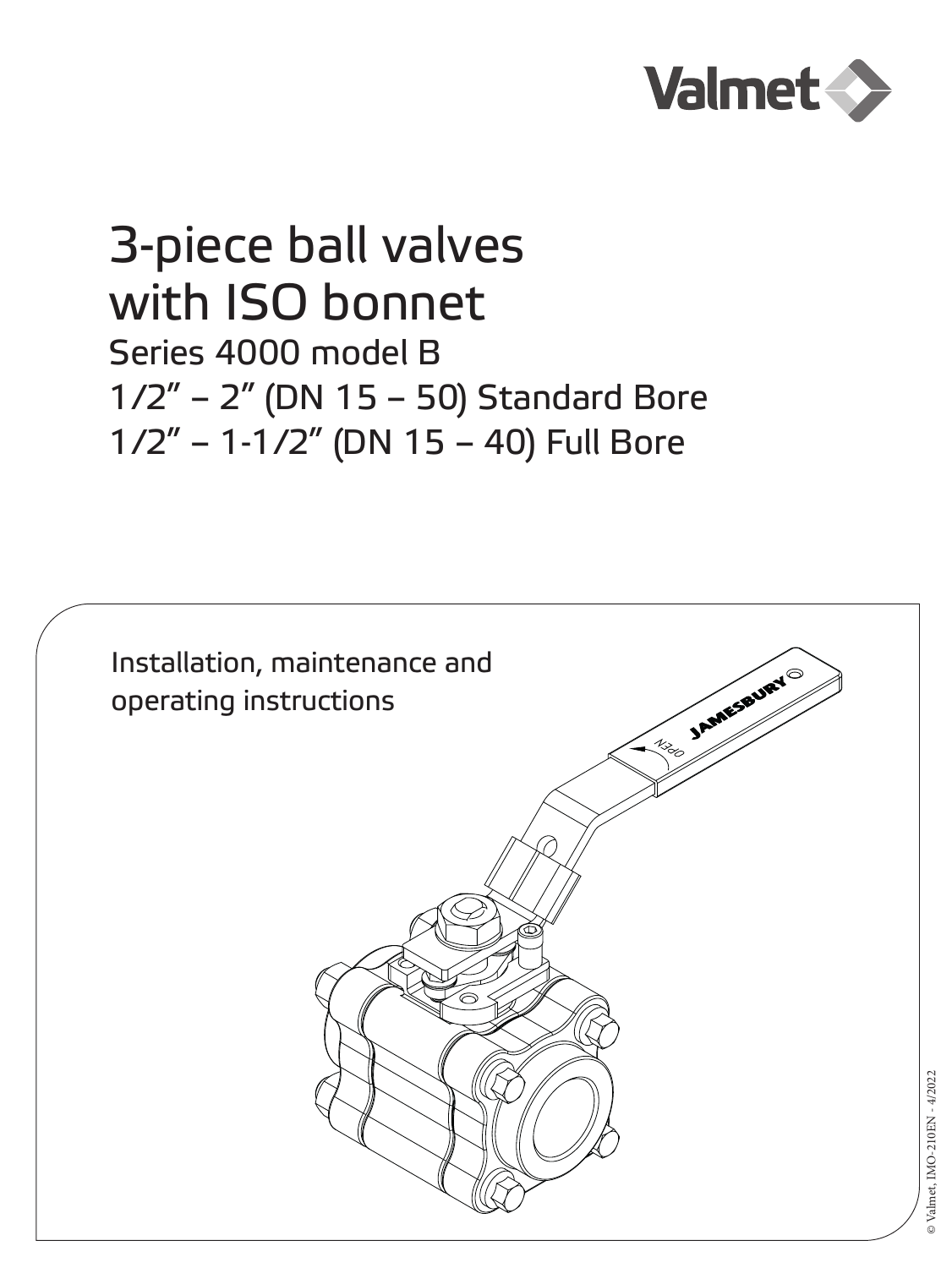# Table of contents

| <b>GENERAL</b>                                | 3                        |
|-----------------------------------------------|--------------------------|
| <b>INSTALLATION</b>                           | 3                        |
| <b>MAINTENANCE</b><br>Disassembly<br>Assembly | 3<br>$\overline{4}$<br>4 |
| <b>REPAIR KITS/</b><br><b>SPARE PARTS</b>     |                          |

Subject to change without notice.

#### **READ THESE INSTRUCTIONS FIRST!**

These instructions provide information about safe handling and operation of the valve.

If you require additional assistance, please contact the manufacturer or manufacturer's representative.

#### **SAVE THESE INSTRUCTIONS!**

Addresses and phone numbers are printed on the back cover.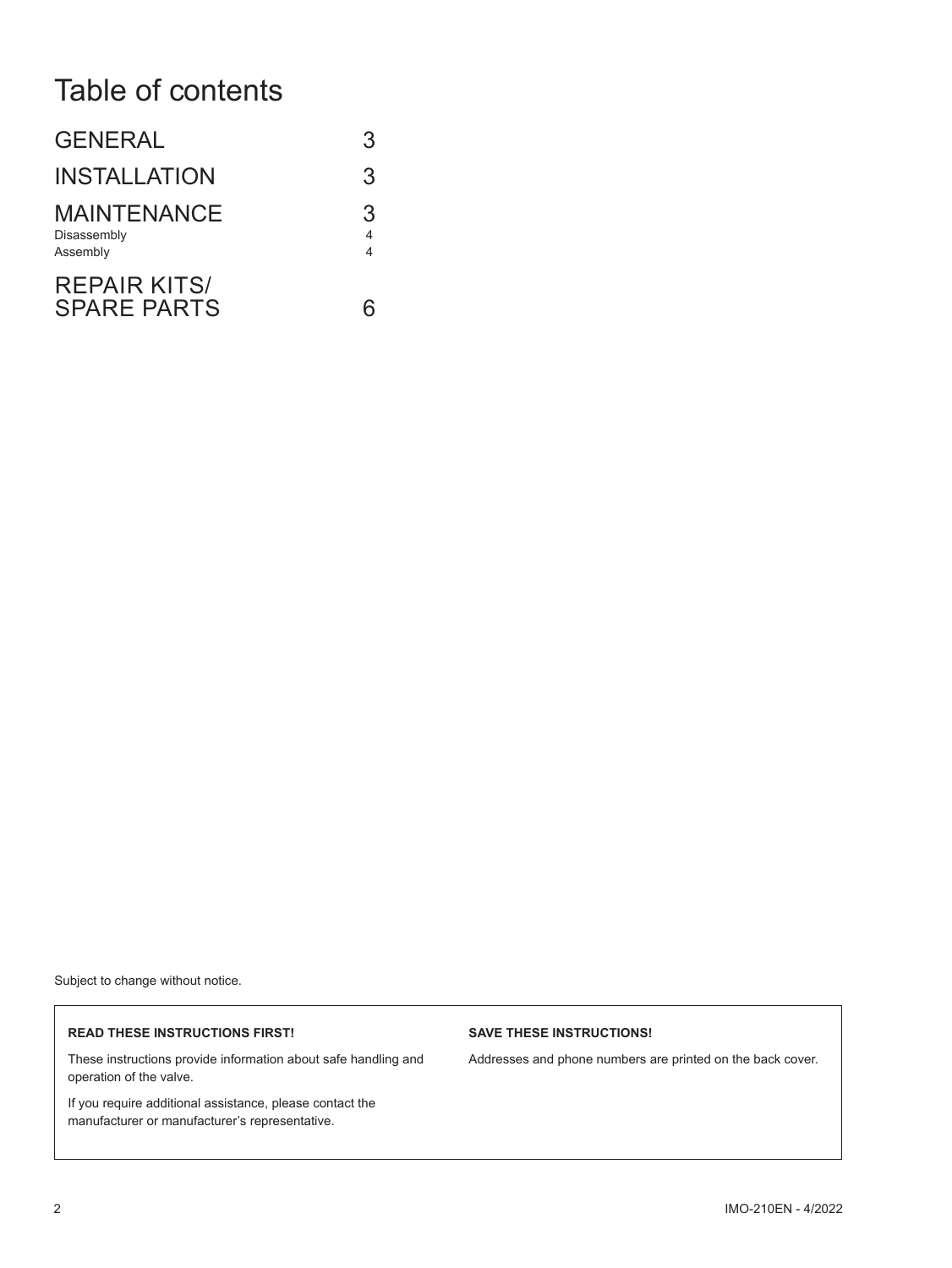### 1. GENERAL

This instruction manual contains important information regarding the installation, operation and troubleshooting for the *Jamesbury* 1/2" – 2" (DN 15 – 50) Standard Bore, 1/2" – 1-1/2" (DN 15 – 40) Full Bore Series 4000 Model B 3-Piece Ball Valves with ISO Bonnet. Please read the instructions carefully and save them for future reference.

#### **WARNING**

FOR YOUR SAFETY, TAKE THE FOLLOWING PRECAUTIONS BEFORE REMOVING THE VALVE FROM THE LINE, OR BEFORE ANY DISASSEMBLY.

- 1. DURING REMOVAL AND DISASSEMBLY, WEAR ANY PROTECTIVE EQUIPMENT NORMALLY REQUIRED TO PROTECT AGAINST DISCHARGE OF TRAPPED FLUID.
- 2. DEPRESSURIZE THE LINE AND VALVE AS FOLLOWS:
	- A. PLACE THE VALVE IN THE OPEN POSITION AND DRAIN THE LINE.
	- B. CYCLE THE VALVE TO RELIEVE RESIDUAL PRESSURE IN THE BODY CAVITY BEFORE REMOVAL FROM THE LINE.
	- C. AFTER REMOVAL, AND BEFORE ANY DISASSEMBLY, CYCLE THE VALVE AGAIN SEVERAL TIMES.
- **3. SEAT AND BODY RATINGS** THE PRACTICAL AND SAFE USE OF THIS PRODUCT IS DETERMINED BY BOTH THE SEAT AND BODY RATING. READ THE NAME TAG AND CHECK BOTH RATINGS. THIS PRODUCT IS AVAILABLE WITH A VARIETY OF SEAT MATERIALS. SOME OF THE SEAT MATERIALS HAVE PRESSURE RATINGS THAT ARE **LESS THAN** THE BODY RATINGS. ALL OF THE BODY AND SEAT RATINGS ARE **DEPENDENT ON VALVE TYPE AND SIZE, SEAT MATERIAL AND TEMPERATURE**. DO NOT EXCEED THESE RATINGS.

**NOTE:** OPTIONAL ROUND AND OVAL HANDLES ARE AVAILABLE FOR THESE VALVES IN PLACE OF LEVER HANDLES.

## 2. INSTALLATION

**Screwed End Style** - Use standard piping practices to install valves with threaded end caps. When tightening valve to pipe, apply wrench to end cap nearest the pipe being worked.

**Weld End Style** - Only valves with UHMWPE or Acetal seats must be disassembled before welding in line. A warning tag and replacement body seals are affixed to valves with these seat materials. VALVES WITH OTHER SEAT MATERIALS SHOULD BE WELDED IN-LINE FULLY ASSEMBLED.

#### **WARNING**

WELDING AND/OR GRINDING OF STAINLESS STEEL AND OTHER ALLOY STEELS CONTAINING CHROMIUM METAL MAY CAUSE THE RELEASE HEXAVALENT CHROMIUM. HEXAVALENT CHROMIUM, CHROMIUM(VI) OR CR(VI), IS KNOWN TO CAUSE CANCER. BE SURE TO USE ALL APPROPRIATE PPE WHEN WELDING METALS CONTAINING CHROMIUM. IF YOU HAVE ANY QUESTIONS CONSULT YOUR SUPERVISOR.

- 1. Only a qualified person should weld, as outlined in Section IX of the ASME Boiler Construction Code.
- 2. Cycle the valve to the fully open position.
- 3. Remove or protect the handle or actuator from weld splatter or arc strikes.
- 4. Weld by applying a recommended 1/8" (3.2 mm) max. weld bead per pass around each end cap. **CAUTION: DO NOT** heat the center section over 350˚F (176.7˚C). Use a temperature stick and a wet cloth wrapped around the center section to prevent overheating.
- 5. For welds that require multiple passes to achieve weld size, stop after each pass and carefully monitor the valve body temperature.
- 6. After sufficient cooling of the valve, replace the handle or actuator.

**IMPORTANT:** If the body seals (6) and (18) are removed for welding, **DO NOT REUSE THEM.** When reassembling the valve, put new seals back into the grooves. Body seal kits are provided in (Table 5). Tighten the body bolts to the torques listed in (Table 1).

| <b>TABLE 1</b>                                                                    |                                 |            |  |  |  |
|-----------------------------------------------------------------------------------|---------------------------------|------------|--|--|--|
| Body Bolt / Hex. Nut Torque                                                       |                                 |            |  |  |  |
| Valve Size Full Port Size In ()                                                   | <b>Torque</b><br><b>FT</b> •LBS | Torque N•m |  |  |  |
| $1/2$ "" $(1/2)$ "")<br>DN 15 (DN 15)                                             | 10                              | 13         |  |  |  |
| $3/4$ ""<br><b>DN 20</b>                                                          | 14                              | 19         |  |  |  |
| $1^{\prime\prime\prime\prime}$ & 1-1/4"" (3/4"" & 1"")<br>DN 25 & 32 (DN 20 & 25) | 26                              | 35         |  |  |  |
| $1-1/2$ "" & 2"" $(1-1/4$ "" & $1-1/2$ "")<br>DN 40 & 50 (DN 32 & 40)             | 63                              | 85         |  |  |  |

**CAUTION:** IF THE VALVE IS BEING DISASSEMBLED FOR WELDING, DO NOT CUT OR SCRATCH THE SEATS, SEALS AND SEALING SURFACES. DAMAGE TO THE SEALING SURFACES MAY CAUSE LEAKAGE.

After valve is in line, or before any testing, tighten compression plate hex. head cap screws according to the **MAINTENANCE** Section below.

# 3. MAINTENANCE

Although Neles *Jamesbury* valves are designed to work under severe conditions, proper preventative maintenance can significantly help to prevent unplanned downtime and in real terms reduce the total cost of ownership. Neles recommends inspecting valves at least every five (5) years. The inspection and maintenance frequency depends on the actual application and process condition.

Routine maintenance consists of tightening the compression plate hex. head cap screws periodically to compensate for the wear caused by the stem turning against the stem seals. Check to make sure that the compression plate hex. head cap screws are tightened to the torque listed in **(Table 2)**. Overhaul maintenance consists of replacing seats and seals. A standard repair kit consisting of these parts may be obtained from your Neles distributor **(see Table 4)**.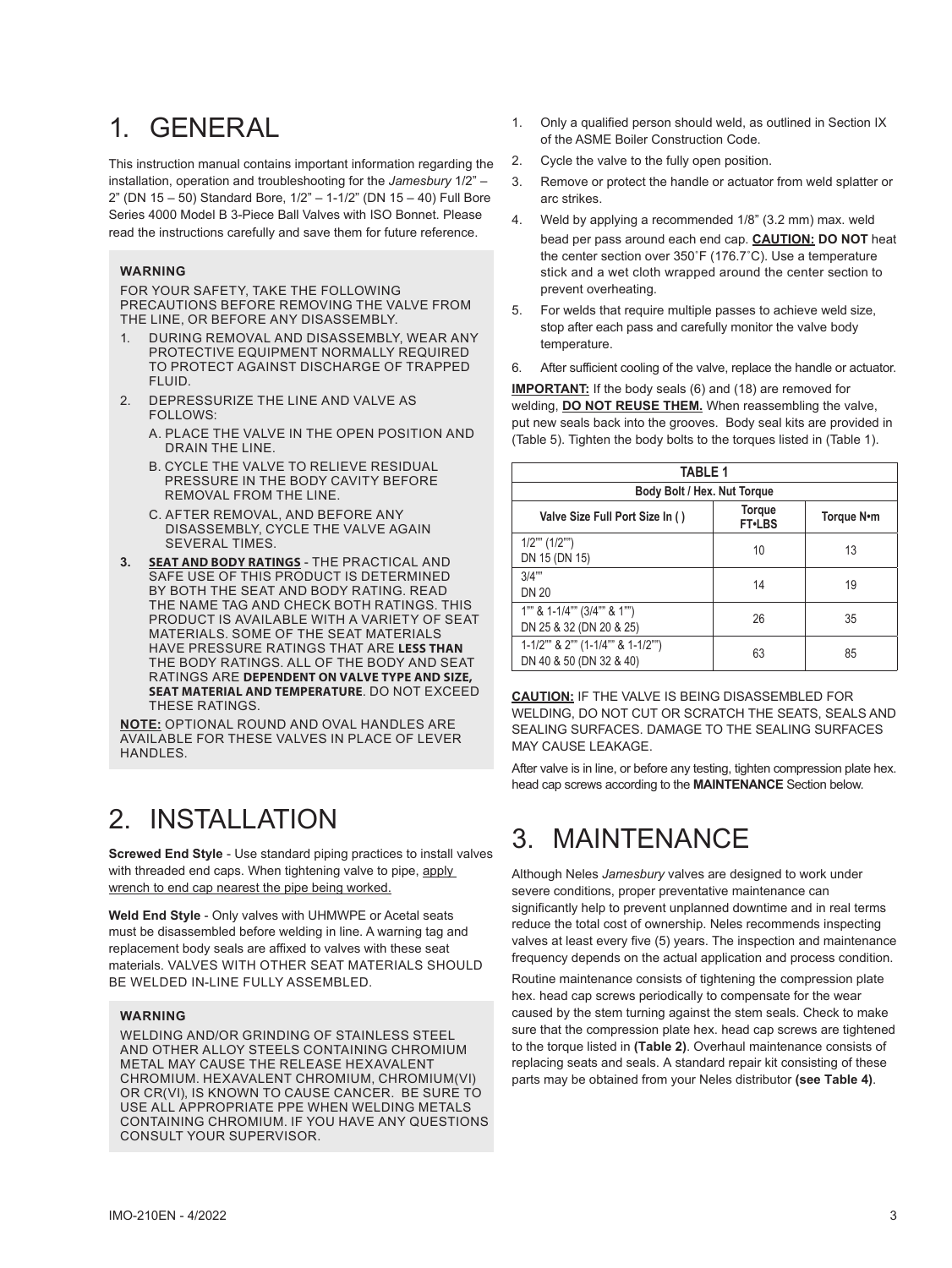| <b>TABLE 2</b><br>Hex. Head Cap Screw Torque                                |    |     |  |  |  |
|-----------------------------------------------------------------------------|----|-----|--|--|--|
| Torque IN <sup>-</sup> LBS<br>Valve Size Full Port Size In ()<br>Torque N•m |    |     |  |  |  |
| $1/2$ " & $3/4$ " $(1/2)$ "<br>DN 15 & 20 (DN 15)                           | 15 | 1.7 |  |  |  |
| $1" 8 1 - 1/4" (3/4" 8 1")$<br>DN 25 & 32 (DN 20 & 25)                      | 20 | 2.3 |  |  |  |
| $1-1/2$ " & 2" $(1-1/4$ " & $1-1/2$ ")<br>DN 40 & 50 (DN 32 & 40)           | 32 | 3.6 |  |  |  |

### 3.1 DISASSEMBLY

The Series 4000 ball valve is designed to be serviced in or out of the line. The following instructions are for in-line disassembly. (For bench disassembly, which may be more convenient, follow a similar sequence).

- 1. Comply fully with the instructions in the **WARNING** Section on page one.
- 2. Be sure to cycle the valve. Leave in the open position. The body center section will not swing out in the closed position.
- 3. Remove the handle nut (16) and handle (17).
- 4. Loosen all four body bolts (52). Remove three from the valve. Leave the remaining bolt in place with the hex nut (53) backed off at least 1/4" (6.4 mm).
- 5. For positive alignment and ease of in-line assembly, each end cap is interlocked approximately 1/16" (1.6 mm) into the body as shown in **(Figure 3)**. To overcome this feature during in-line disassembly it is necessary to separate each cap at least 1/8" (3.2 mm) from the body. Sharply rap body and caps with a block of wood or plastic mallet to break loose body seal. Spread end caps and swing the body out of the line. If pipe does not allow simple spreading, remove the remaining body bolt and rotate center section per **(Figure 1)**. This will improve access to the end cap flange for ease of spreading. Swing the valve body (1) out from between the end cap (2). Be careful not to damage the sealing surfaces "A" **(see Figure 3)** at each end of the valve.



Figure 1.

6. Turn the stem (4) so that the valve is fully closed. Remove the inner body seals (6) and outer body seals (18) and the seats (5). **NOTE:** On those valves with metal seats (DH seat/seal code), there is a one piece body seal (6). Body seals will be tightly compressed in their grooves. Use extreme care when

prying them out. Damage such as scratches to the bottom of the groove will cause leaks. If the seats are not easily removed, gently tap the ball (3) with a piece of wood or other soft material.

- 7. Remove the ball (3).
- 8. Remove the hex. head cap screws (29), disc springs (31) and compression plate (20).
- 9. Press the stem (4) from the top into the valve body (1) and remove it through the end of the body.
- 10. Carefully pry out and discard the old stem seal (8) being careful not to damage the stem seal bore in the body. On Fire-Tite<sup>®</sup> valves, carefully pry out the stem bearings (13) and the secondary stem seal (7), being careful not to damage the bearing surfaces. **NOTE:** On non *Fire-Tite* valves there is only one lower stem bearing (24). Also, valves with graphite stem seals (8) have an additional upper stem bearing (10) and an anti-extrusion ring (55).

### 3.2 ASSEMBLY

The following instructions are for in-line assembly. For bench assembly, which may be more convenient, follow a similar sequence by holding the valve in a vise by one end cap. Use care not to cut or scratch the seats, seals or sealing surface.

- 1. With the valve swung to the out-of-line position, insert from the inside of the body a stem bearing (13), a secondary stem seal (7), then another stem bearing (13) into the stem bore. For non-Fire-Tite valves use one stem bearing (24). See **(Figure 3)**  and parts list **(Figure 4)**.
- 2. Insert the stem (4) horizontally into the body bore (threaded end first). The blade at the ball end of the stem must be vertical **(see Figure 2)**. Guide the stem into the stem bore being careful not to scratch the bearings.



Figure 2.

- 3. Holding the stem in place from the bottom, install the stem seal (8) and the compression plate (20). For valves with graphite stem seals (8), install upper stem bearing (10) and antiextrusion ring (55) prior to installing the stem seal (8).
- 4. Place the disc springs (31) on top of the compression plate over the bolt holes and insert the hex. head cap screws (29) and bring them down hand tight with the disc springs. **NOTE:** See **(Figure 4)** for proper disc spring orientation.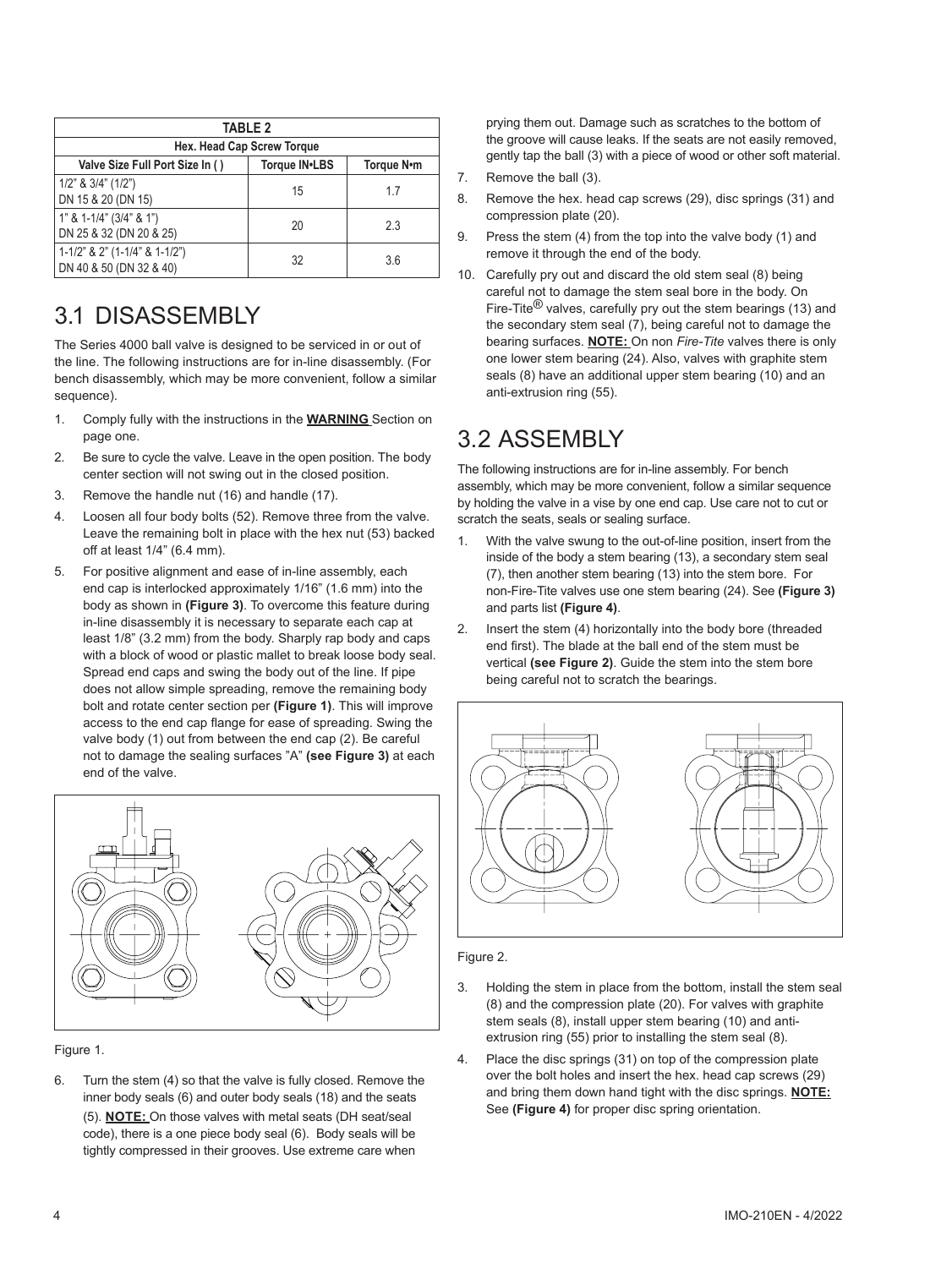



- 5. While pressing the stem upward from inside the body, torque the hex head cap screws (29) applying the torque shown in **(Table 2)**. Apply torque evenly alternating between the two hex head cap screws so that compression plate will be parallel with the valve body bonnet.
- 6. Align the stem blade with the ball slot. Insert the ball (3) and then rotate the stem (4) so that the ball is in the closed position.
- 7. Working at either end of the body (1), place a seat (5) into the body. Fit it snugly against the closed ball. **NOTE:** The sealing surface of the seat is toward the ball **(see Figure 4)**.
- 8. Place an inner body seal (6) and an outer body seal (18) into the machined sealing groove of the body cap (2) **(see Figure 3). NOTE:** On those valves with metal seats (DH seat/seal code), there is a one piece body seal (6). Be certain that the groove and seal are clean.
- 9. Repeat steps 7 and 8 for assembly at the opposite end.
- 10. Turn the stem so that the ball is in the full open position.
- 11. Swing the entire body assembly back into the properly aligned and interlock position between the body caps, being careful not to scratch the body seals. Body caps may have to be spread slightly to accept the body.
- 12. Close the valve.
- 13. Bolt the valve together with lubricated body bolts (52) and hex. nuts (53). Tighten these bolts evenly and alternately. **(See Table 1 for the torques.)**
- 14. Attach the handle (17) and secure it with the handle nut (16) applying the torque shown in **(Table 3)**.

| <b>TABLE 3</b>                                                     |               |            |  |  |  |
|--------------------------------------------------------------------|---------------|------------|--|--|--|
| <b>Handle Nut Torque</b>                                           |               |            |  |  |  |
| <b>Valve Size</b><br>Full Port Size In ()                          | Torque FT.LBS | Torque N•m |  |  |  |
| $1/2$ " & $3/4$ " $(1/2)$ "<br>DN 15 & 20 (DN 15)                  | 9             | 12         |  |  |  |
| $1" 8 1 - 1/4" (3/4" 8 1")$<br>DN 25 & 32 (DN 20 & 25)             | 23            | 31         |  |  |  |
| $1-1/2$ " & 2" $(1-1/4$ " & $1-1/2$ ")<br>DN 40 & 50 (DN 32 & 40)" | 33            | 45         |  |  |  |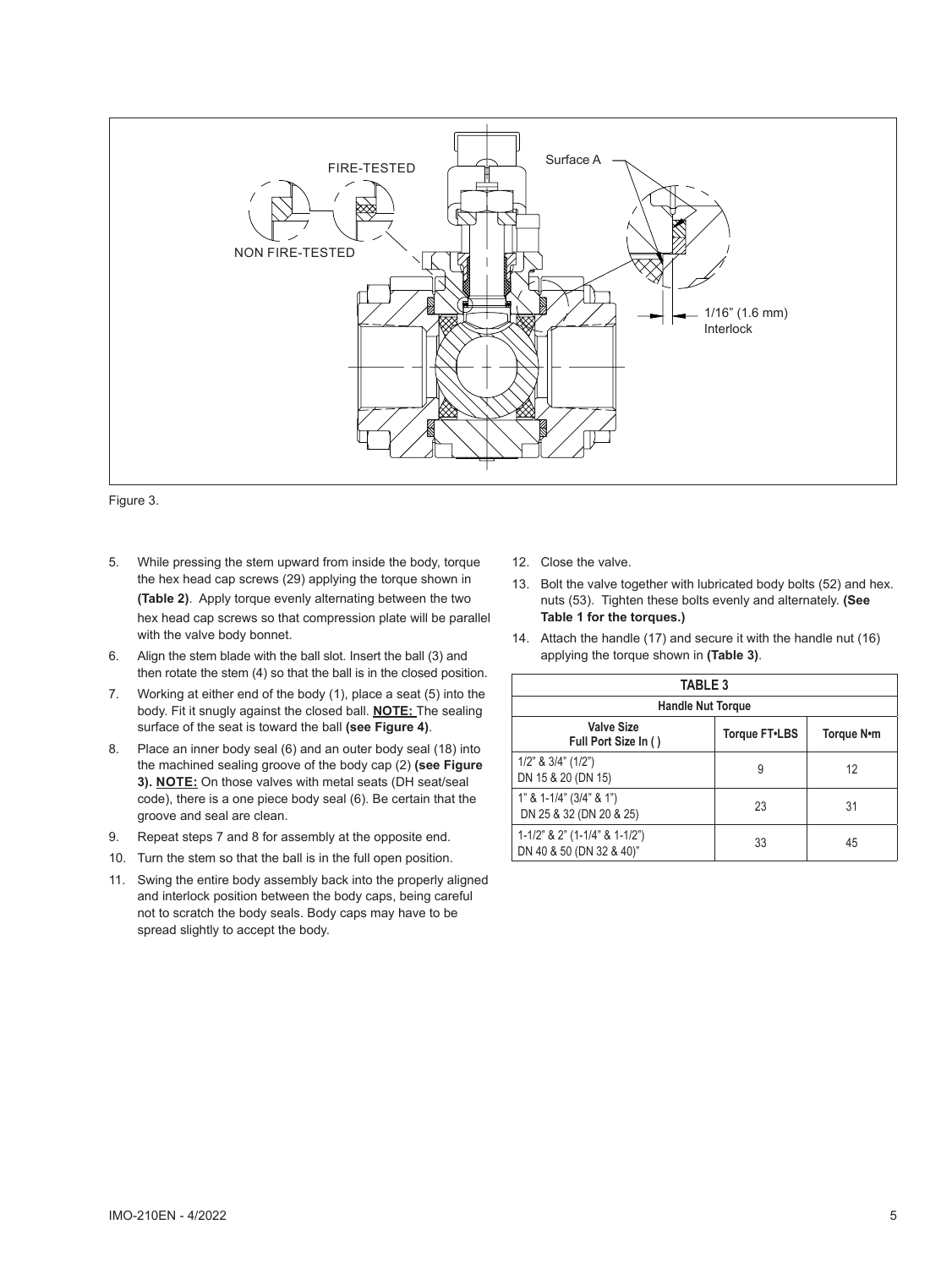### 4. REPAIR KITS/SPARE PARTS

We recommend that valves be directed to our service centers for maintenance. The service centers are equipped to provide rapid turn-around at a reasonable cost and offer new valve warranty with all reconditioned valves.

**NOTE:** When sending goods to the service center for repair, do not disassemble them. Clean the valve carefully and flush the valve internals. Include the material safety datasheet(s) (MSDS) for all media flowing through the valve. Valves sent to the service center without MSDS datasheet(s) will not be accepted.

For further information on spare parts and service or assistance visit our web-site at **www.neles.com/valves**.

**NOTE:** When ordering spare parts, always include the following information:

- a. Valve catalog code from identification plate,
- b. If the valve is serialized the serial number (from identification plate)
- c. From **Figure 4**, the ballooned part number, part name and quantity required

**NOTE:** Repair kits include two seats (5), one stem seal (8), two stem bearings (13), one secondary stem seal (7), one stem bearing (24), two inner body seals (6) and two outer body seals (18). Consult the factory for replacement parts of valves with seat materials not listed or for special services. .

| <b>TABLE 4</b>            |                                         |                   |                   |                   |                        |                   |
|---------------------------|-----------------------------------------|-------------------|-------------------|-------------------|------------------------|-------------------|
| <b>Repair Kits</b>        | Valve Size - Full Port Size Shown in () |                   |                   |                   |                        |                   |
| Valve Size                | $1/2$ " $(1/2)$ "                       | 3/4"              | 1" (3/4")         | $1-1/4$ " (1")    | $1-1/2$ " $(1-1/4)$ ") | $2" (1-1/2"$      |
|                           | DN 15 (DN 15)                           | DN 20             | DN 25 (DN 20)     | DN 32 (DN 25)     | DN 40 (DN 32)          | DN 50 (DN 40)     |
| <b>PTFE Seats</b>         | <b>RKN-354-TT</b>                       | <b>RKN-355-TT</b> | <b>RKN-356-TT</b> | <b>RKN-357-TT</b> | <b>RKN-358-TT</b>      | <b>RKN-359-TT</b> |
| <b>Acetal Seats</b>       | <b>RKN-354-RT</b>                       | <b>RKN-355-RT</b> | <b>RKN-356-RT</b> | <b>RKN-357-RT</b> | <b>RKN-358-RT</b>      | <b>RKN-359-RT</b> |
| Peek <sup>®</sup> Seats   | <b>RKN-354-LG</b>                       | <b>RKN-355-LG</b> | <b>RKN-356-LG</b> | <b>RKN-357-LG</b> | <b>RKN-358-LG</b>      | <b>RKN-359-LG</b> |
| <b>Metal Seats</b>        | <b>RKN-354-DH</b>                       | <b>RKN-355-DH</b> | <b>RKN-356-DH</b> | <b>RKN-357-DH</b> | <b>RKN-358-DH</b>      | <b>RKN-359-DH</b> |
| Xtreme <sup>®</sup> Seats | <b>RKN-354-XT</b>                       | <b>RKN-355-XT</b> | <b>RKN-356-XT</b> | <b>RKN-357-XT</b> | <b>RKN-358-XT</b>      | <b>RKN-359-XT</b> |
| <b>PFA Seats</b>          | <b>RKN-354-BT</b>                       | <b>RKN-355-BT</b> | <b>RKN-356-BT</b> | <b>RKN-357-BT</b> | <b>RKN-358-BT</b>      | <b>RKN-359-BT</b> |

| <b>TABLE 5</b>                |                                         |                   |                   |                   |                    |                   |
|-------------------------------|-----------------------------------------|-------------------|-------------------|-------------------|--------------------|-------------------|
| <b>Body Seal Kits</b>         | Valve Size - Full Port Size Shown in () |                   |                   |                   |                    |                   |
| Valve Size                    | $1/2$ " $(1/2)$ "                       | 3/4"              | 1" (3/4")         | $1 - 1/4$ " (1")  | $1-1/2$ " (1-1/4") | $2" (1-1/2")$     |
|                               | DN 15 (DN 15)                           | DN 20             | DN 25 (DN 20)"    | DN 32 (DN 25)     | DN 40 (DN 32)      | DN 50 (DN 40)     |
| Standard - TFM + Graphite     | <b>RKN-348-TT</b>                       | <b>RKN-349-TT</b> | <b>RKN-350-TT</b> | <b>RKN-351-TT</b> | <b>RKN-352-TT</b>  | <b>RKN-353-TT</b> |
| Spiral Wnd - 316SS + Graphite | <b>RKN-348-DH</b>                       | <b>RKN-349-DH</b> | <b>RKN-350-DH</b> | <b>RKN-351-DH</b> | <b>RKN-352-DH</b>  | <b>RKN-353-DH</b> |
| UHMWPE + Graphite             | <b>RKN-348-UU</b>                       | <b>RKN-349-UU</b> | <b>RKN-350-UU</b> | <b>RKN-351-UU</b> | <b>RKN-352-UU</b>  | <b>RKN-353-UU</b> |

Acetal is a registered trademark of Dupont Co.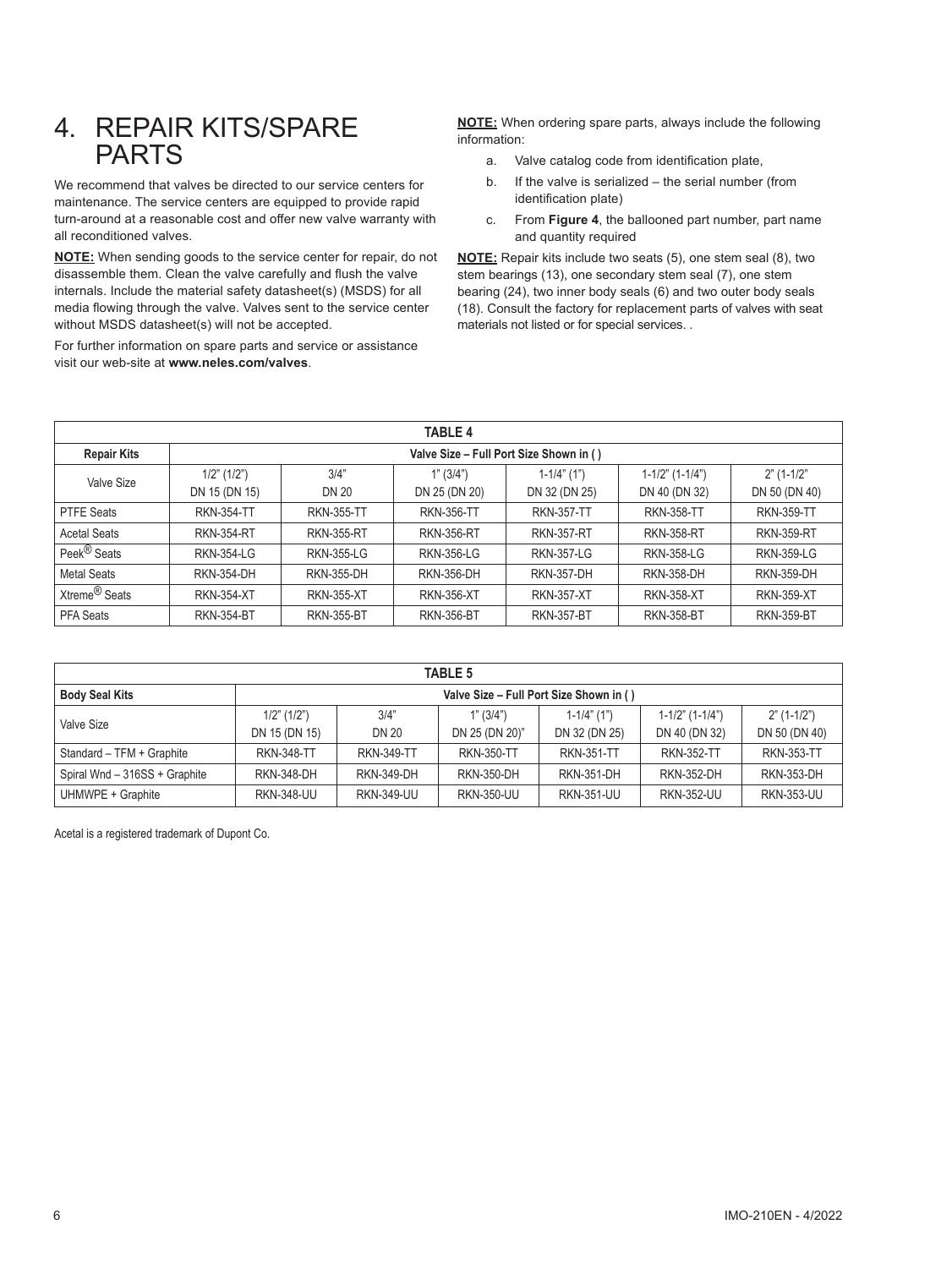